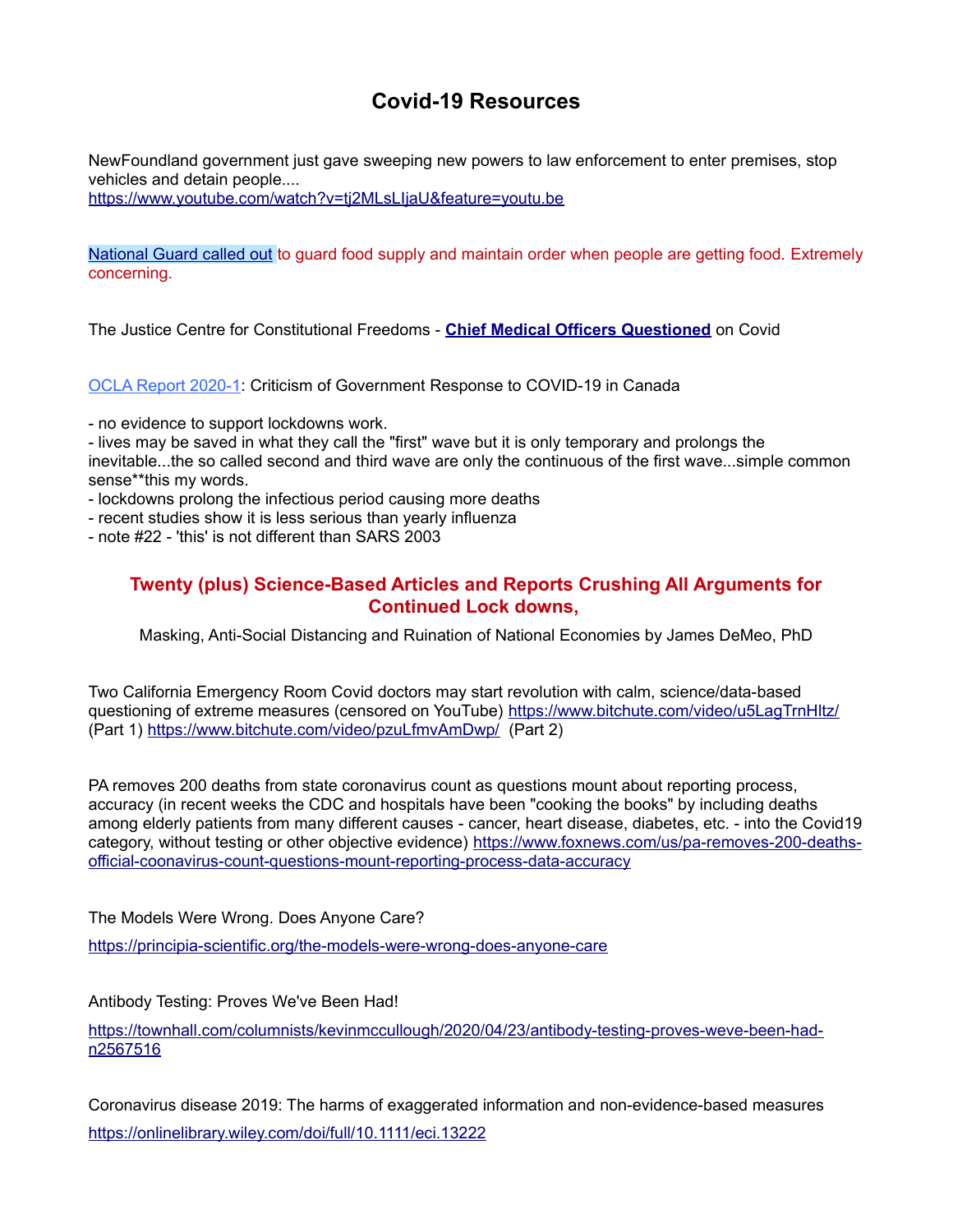CDC TRIPLES its list of coronavirus symptoms (thereby artificially inflating the numbers of Covid19 deaths) [https://www.dailymail.co.uk/health/article-8251367/CDC-TRIPLES-list-coronavirus-symptoms-Loss-taste](https://www.dailymail.co.uk/health/article-8251367/CDC-TRIPLES-list-coronavirus-symptoms-Loss-taste-smell-official-signs-infection.html)[smell-official-signs-infection.html](https://www.dailymail.co.uk/health/article-8251367/CDC-TRIPLES-list-coronavirus-symptoms-Loss-taste-smell-official-signs-infection.html)

The Best Arguments Against Govt Mandated COVID-19 Lockdowns [https://www.youtube.com/watch?](https://www.youtube.com/watch?v=HmPnzmUmrSU) [v=HmPnzmUmrSU](https://www.youtube.com/watch?v=HmPnzmUmrSU)

Stockholm Expects 'Herd Immunity' in Weeks Despite Sweden Resisting Lockdown [https://www.breitbart.com/politics/2020/04/23/stockholm-expects-herd-immunity-in-weeks-despite-sweden](https://www.breitbart.com/politics/2020/04/23/stockholm-expects-herd-immunity-in-weeks-despite-sweden-resisting-lockdown)[resisting-lockdown](https://www.breitbart.com/politics/2020/04/23/stockholm-expects-herd-immunity-in-weeks-despite-sweden-resisting-lockdown)

Another Doctor Blows Whistle.. Claiming Fake Virus Pandemic! "They Are Manipulating Numbers." broken YouTube link (censorship in action) [https://www.youtube.com/watch?v=oCRFiMyG\\_A8](https://www.youtube.com/watch?v=oCRFiMyG_A8)

What if the Lockdown Was All a Big Mistake?

<https://www.newsmax.com/ronpaul/sweden-noem-protesting/2020/04/21/id/963894/>

Landing AI Social Distancing Detector Demo - Alarming! <https://www.youtube.com/watch?v=15iIV1Lff-M>

Shock: Official Statistics Expose UK's COVID-19 Lockdown Fail [https://principia-scientific.org/shock-official](https://principia-scientific.org/shock-official-statistics-expose-uks-covid-19-lockdown-fail/)[statistics-expose-uks-covid-19-lockdown-fail/](https://principia-scientific.org/shock-official-statistics-expose-uks-covid-19-lockdown-fail/)

L.A. County Study: Coronavirus Outbreak Up to 55 Times More Widespread, Less Deadly than Predicted [https://www.breitbart.com/politics/2020/04/20/l-a-county-study-coronavirus-outbreak-up-to-55-times-more](https://www.breitbart.com/politics/2020/04/20/l-a-county-study-coronavirus-outbreak-up-to-55-times-more-widespread-less-deadly-than-predicted)[widespread-less-deadly-than-predicted](https://www.breitbart.com/politics/2020/04/20/l-a-county-study-coronavirus-outbreak-up-to-55-times-more-widespread-less-deadly-than-predicted)

Robert F Kennedy Jr. Reveals the Extent of Vaccine Carnage and Corruption Caused by Bill Gates [https://bigleaguepolitics.com/robert-f-kennedy-jr-reveals-the-extent-of-vaccine-carnage-and-corruption](https://bigleaguepolitics.com/robert-f-kennedy-jr-reveals-the-extent-of-vaccine-carnage-and-corruption-caused-by-bill-gates)[caused-by-bill-gates](https://bigleaguepolitics.com/robert-f-kennedy-jr-reveals-the-extent-of-vaccine-carnage-and-corruption-caused-by-bill-gates)

After Repeated Failures, It's Time To Permanently Dump Epidemic Models [https://issuesinsights.com/2020/04/18/after-repeated-failures-its-time-to-permanently-dump-epidemic](https://issuesinsights.com/2020/04/18/after-repeated-failures-its-time-to-permanently-dump-epidemic-models/)[models/](https://issuesinsights.com/2020/04/18/after-repeated-failures-its-time-to-permanently-dump-epidemic-models/)

Projections Were Way Off, But States Are Still Trampling Rights While the CDC Inflates Death Tolls <https://www.youtube.com/watch?v=YhlBMGbVGzo>

The WHO Lied, IHME Lied, Fauci Bought the Lies: Latest International Study Shows COVID-19 Mortality Rate at 0.2% Not 3.4% (Today the national mortality rates are calculated even lower, at around 0.02%, see the first item above) [https://www.thegatewaypundit.com/2020/04/lied-ihme-lied-fauci-bought-lies-latest](https://www.thegatewaypundit.com/2020/04/lied-ihme-lied-fauci-bought-lies-latest-international-study-shows-covid-19-mortality-rate-0-2-not-3-4-gateway-pundit-ones-catch)[international-study-shows-covid-19-mortality-rate-0-2-not-3-4-gateway-pundit-ones-catch](https://www.thegatewaypundit.com/2020/04/lied-ihme-lied-fauci-bought-lies-latest-international-study-shows-covid-19-mortality-rate-0-2-not-3-4-gateway-pundit-ones-catch)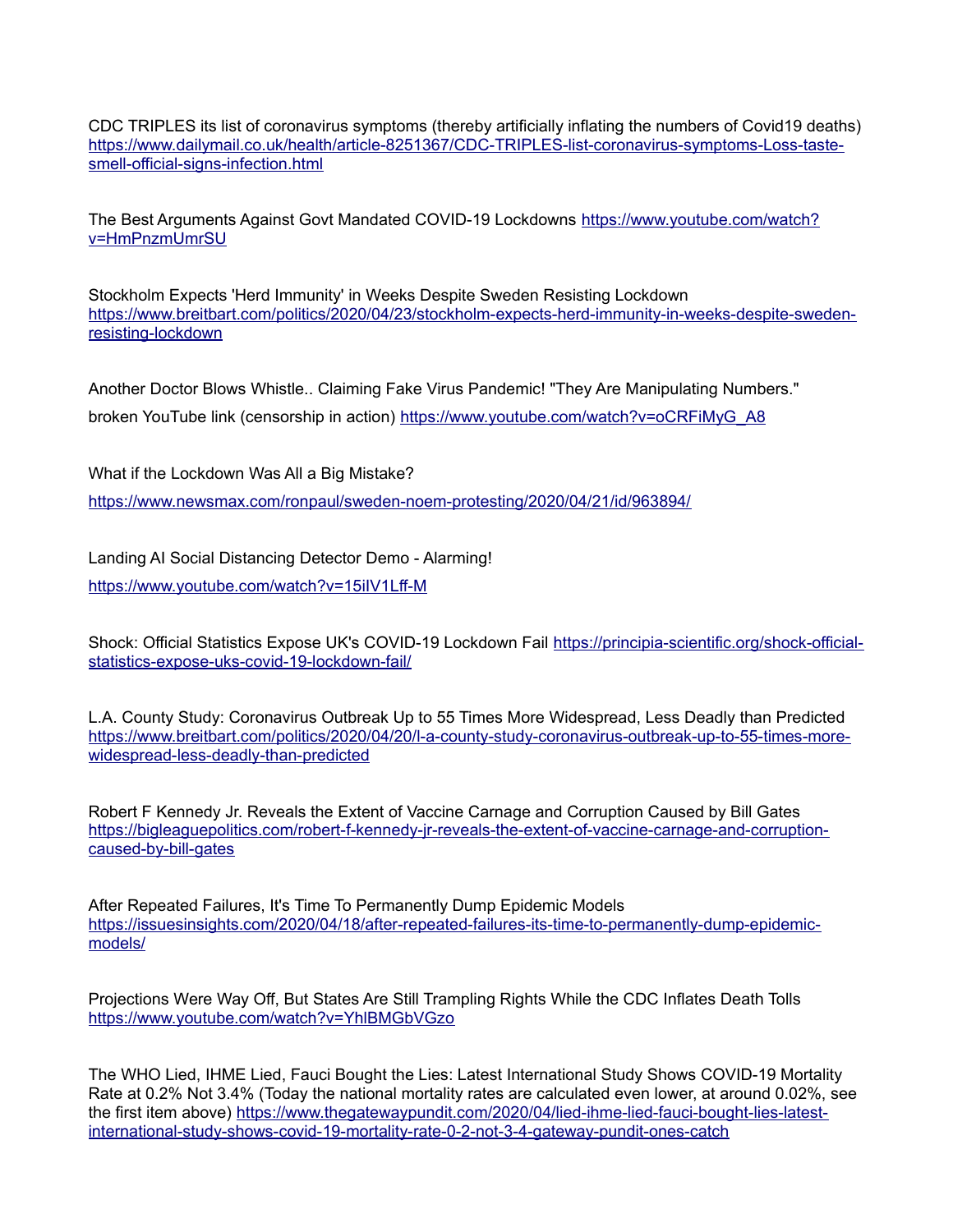BOMBSHELL! Cooking the books! Doctor reports that Medicare is paying docs and/or hospitals to list admissions as COVID<https://powderedwigsociety.com/cooking-the-covid-books/>

New Study: COVID19 is Widespread Thus Not Very Life-threatening [https://principia-scientific.org/new](https://principia-scientific.org/new-study-covid19-is-widespread-thus-not-very-life-threatening)[study-covid19-is-widespread-thus-not-very-life-threatening](https://principia-scientific.org/new-study-covid19-is-widespread-thus-not-very-life-threatening)

What The Networks Aren't Telling Us About Coronavirus <https://moabfamilyhealth.com/blog/2020/04/10/what-the-networks-arent-telling-us-about-coronavirus>

Was the COVID-19 Test Meant to Detect a Virus? <https://uncoverdc.com/2020/04/07/was-the-covid-19-test-meant-to-detect-a-virus/>

And here's the "Plus":

12 scientists criticize the coronavirus panic [https://off-guardian.org/2020/03/24/12-experts-questioning-the](https://off-guardian.org/2020/03/24/12-experts-questioning-the-coronavirus-panic/)[coronavirus-panic/](https://off-guardian.org/2020/03/24/12-experts-questioning-the-coronavirus-panic/)

Here are another 10:

<https://off-guardian.org/2020/03/28/10-more-experts-criticising-the-coronavirus-panic/>

Plus another 8 scientist-critics:

<https://off-guardian.org/2020/04/17/8-more-experts-questioning-the-coronavirus-panic/>

Covid 10 lockdown are bad for patient care.

<https://www.youtube.com/watch?v=uGXxPRayzJU&feature=youtu.be>

\*\*the Lockdown is causing a crisis. Poverty wherein North American's are unable to afford food. Check this out and then tell me a lockdown is in the best interest of Canadians. \*\*according to UN numbers there will be hundreds of thousands of children's deaths and further confirmation the death rate is no worse than the flu season. So please don't send me any further hate mail because you are listening to the MSM and not bothering to do your research. We must get Canadians back to work. death rate less than . 1%<https://www.youtube.com/watch?v=YysP-bjX3tE>

Does this cause anyone else to question the lock down after hearing this"ROCKEFELLER DOCUMENT" Create a slave state through quarantines giving the impression it is for your safety.

To better know their plans, I encourage you to listen to this interview made in 2014.

It deals with a document from the Rockefeller Foundation written years ago.

**7min 44sec VIDEO:** <https://youtu.be/cxlMWUpJXhE>

**Here is the pdf - read page 18 in particular:**

<https://www.nommeraadio.ee/meedia/pdf/RRS/Rockefeller%20Foundation.pdf>